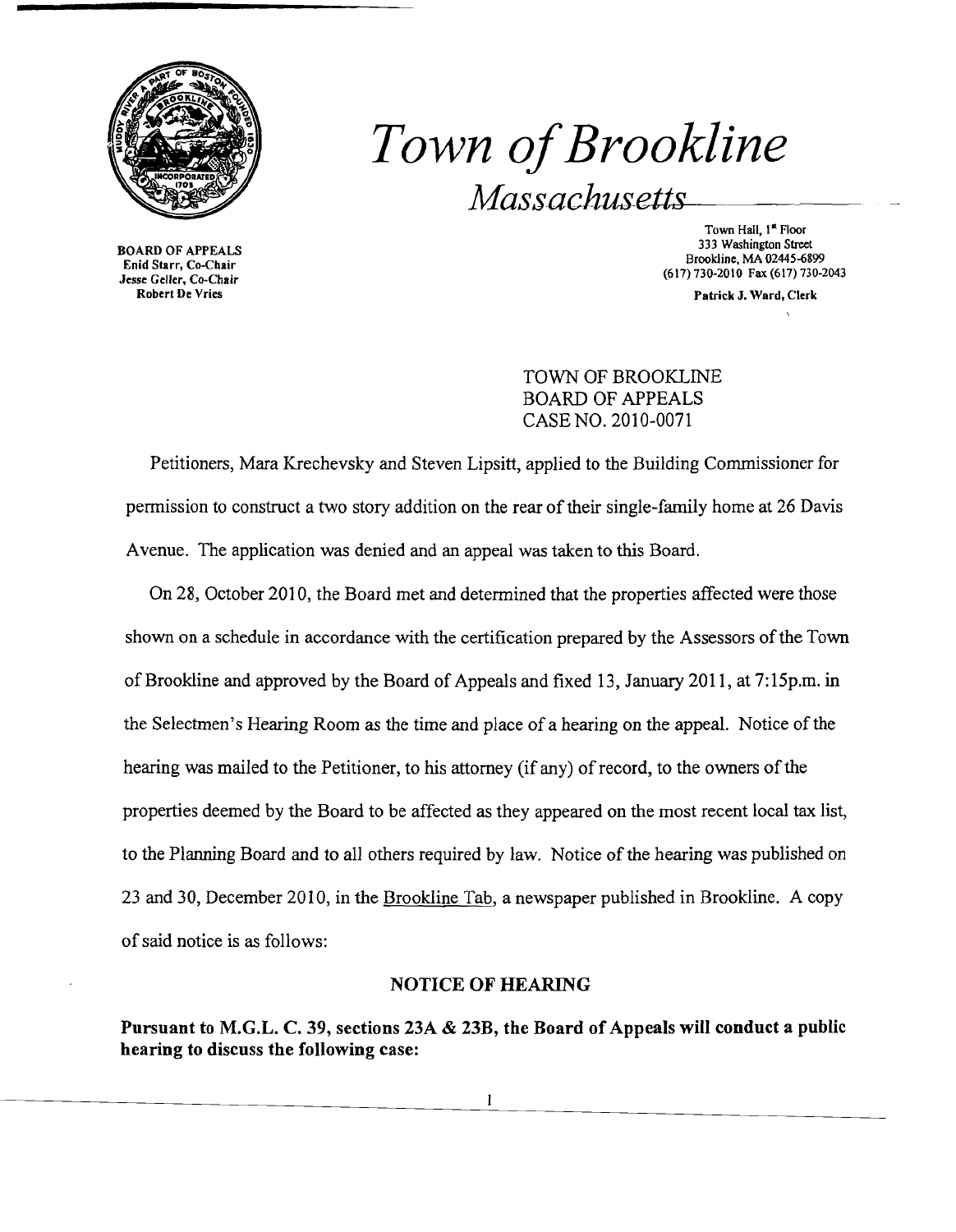Petitioner: Mara Krechevsky & Steven Lipsitt Owner: Mara Krechevsky & Steven Lipsitt Location of Premises: 26 Davis Avenue Date of Hearing: January 13, 2011 Time of Hearing: 7:15 PM Place of Hearing: Selectmen's Hearing Room, 6th. floor

A public hearing will be held for a variance and/or special permit from:

- 1. 5.40; Walls Not Parallel to Lot Lines, variance required.
- 2. 5.43; Exceptions to Yard and Setback Regulations, special permit required.
- 3. 5.50; Front Yard Requirements, variance required.
- 4. 5.60; Side Yard Requirements, variance required.
- 5. 5.70; Rear Yard Requirements, variance required.
- 6. 5.71; Projections Into Rear Yards, variance required.
- 7. 8.02.2; Alteration or Extension, special permit required.

Modification as necessary Board of Appeals case # 2741 Dated 31 December 1986.

Of the Zoning By-Law to construct a two story addition to the rear of your home at 26 Davis Avenue.

Said premise located in a T-5 (two-family and attached single-family) residence district.

*Hearings, once opened, may be continued by the Chair to a date and time certain. No further notice will be mailed to abutters or advertised in the TAB. Questions regarding whether a hearing has been continued, or the date and time ofany hearing may be directed to the Zoning Administrator at* 617-734-2134 *or check meeting calendar at:http://calendars.town.brookline.ma.usIMasterTownCalandarl?FormID=158.* 

The Town of Brookline does not discriminate on the basis of disability in admission to, access to, *or operations ofits programs, services or activities. Individuals who need auxiliary aidsfor effective communication in programs and services of the Town of Brookline are invited to make their needs known to the ADA Coordinator, Stephen Bressler, Town of Brookline, 11 Pierce Street, Brookline, MA 02445. Telephone:* (617) *730-2330; TDD* (617) *730-2327.* 

> Enid Starr Jesse Geller Robert De Vries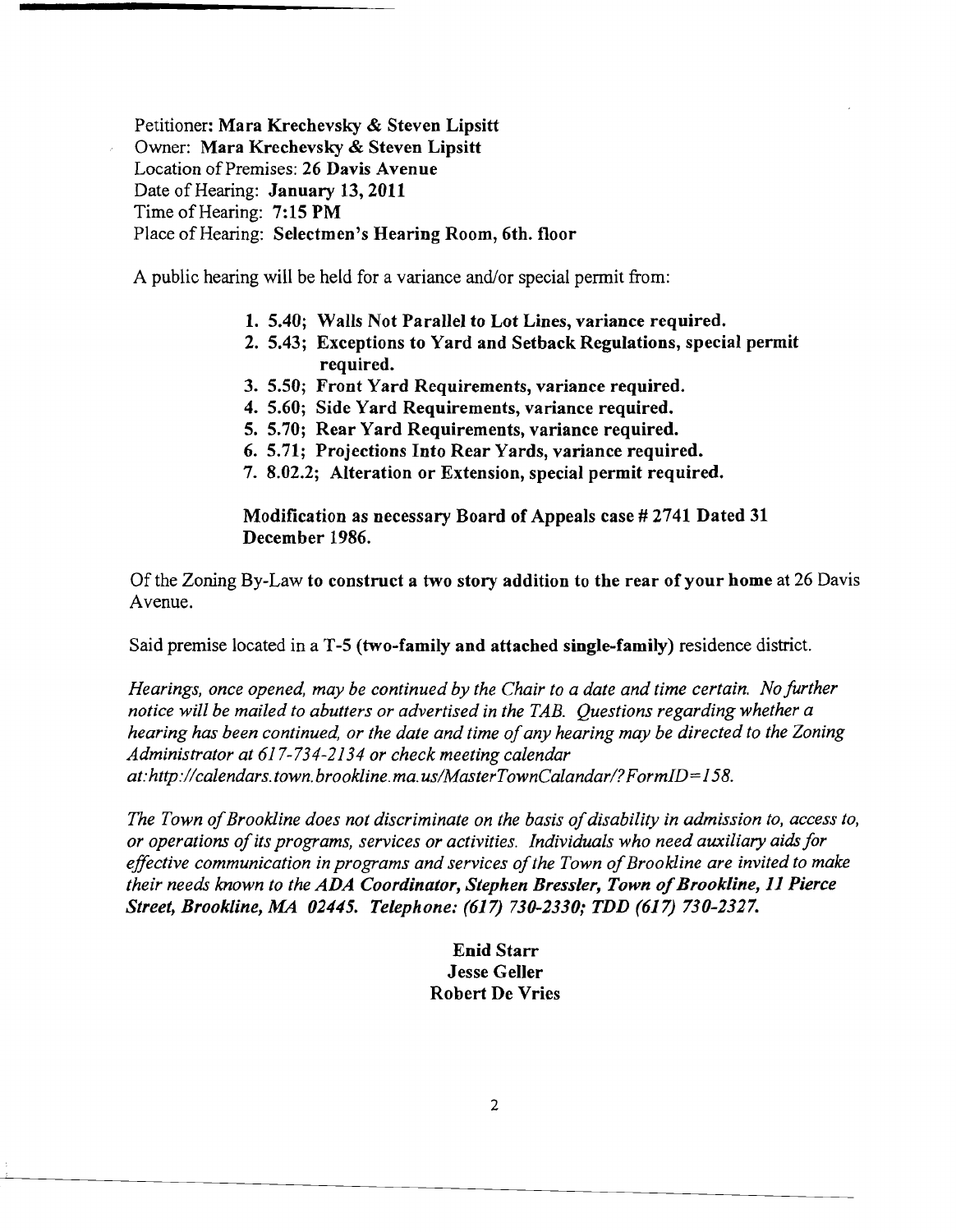At the time and place specified in the notice, this Board held a public hearing. Present at the hearing was Chairman, Jesse Geller and Board Members, Jonathan Book and Christopher Hussey. The Petitioner, Steven Lipsitt, presented his case before the Board.

Mr. Lipsitt described his home at 26 Davis Avenue as a two-story, single family that was built in 1930. The property is a rear lot situated behind the dwelling at 28 Davis Avenue and is accessed through a private alley. The home is located on a lot which slopes downward from Davis Avenue toward White Place and is supported by a series of wood and stone retaining walls. The rear of the property is also screened by an existing 6' wood fence. The property is located between Emerson Garden and Brookline Village, the street consists mostly of other similarly built two-family buildings.

Mr. Lipsitt said that he is proposing to remove the existing one-story addition, deck and stairs and construct a new 525 square foot two-story addition to the rear of his home. The addition will run the entire length of the rear façade and will measure 9' x 28' with an additional  $2'6''$  x 7" bay window projection. The addition will be clad in painted shingle siding and like the previous addition, will be supported by steel columns above the walk-out basement. The addition will be constructed within the rear and side yard setbacks.

Mr. Lipsitt said that in order for the Board to grant special permit relief, the findings of **Section 9.05** must be made. He said that since his home is a single-family, located in a one and two family district, that the site is an appropriate location for such a use, structure, or condition. Also, since his neighbors are in support of the proposal, the use as developed will not adversely affect the neighborhood. He explained that his is a rear lot and therefore there will be no nuisance or serious hazard to vehicles or pedestrians and since he has been residing at this

3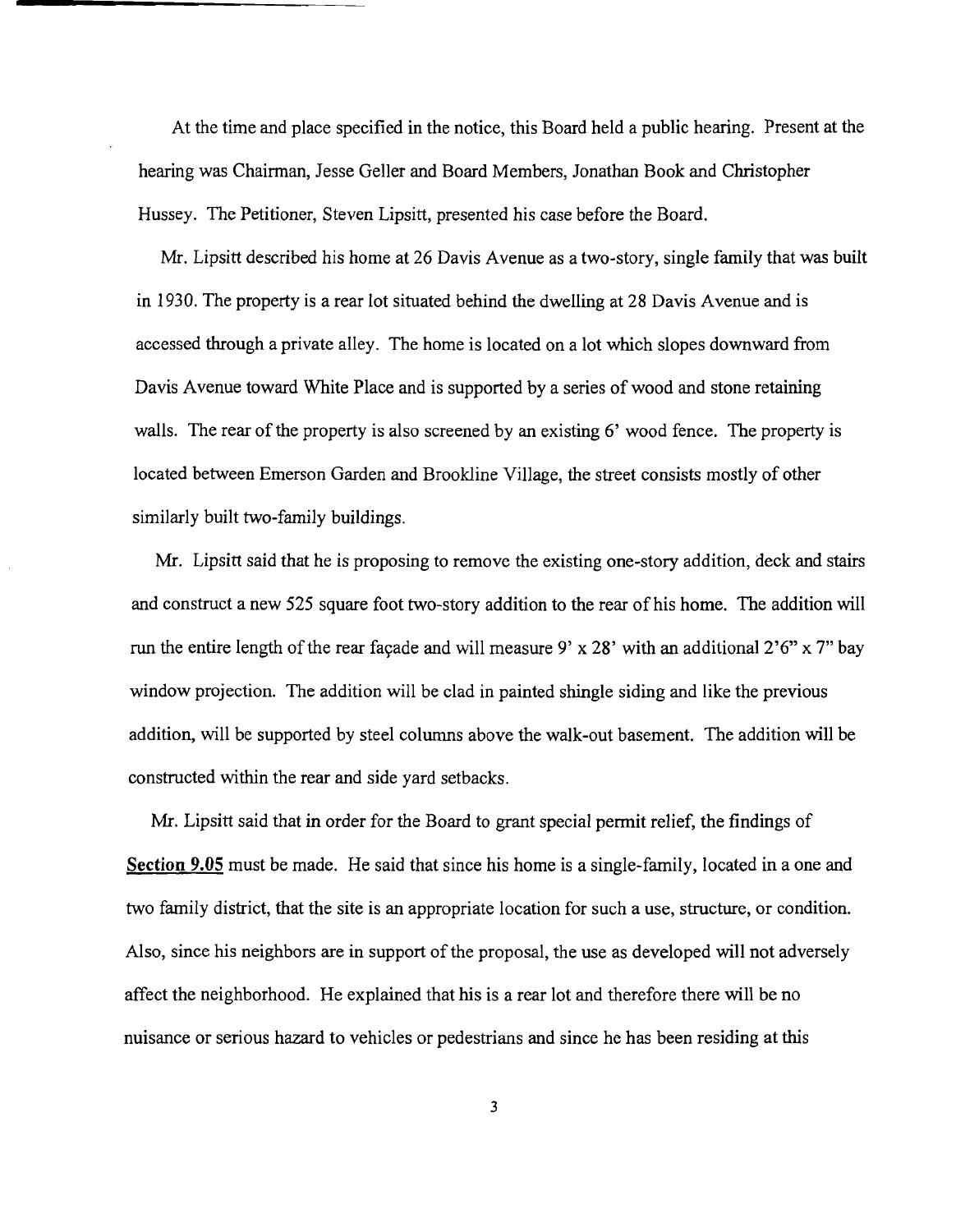location for quite some time, adequate and appropriate facilities will be provided for the proper

operation of the proposed use.

The Chairman asked whether anyone in attendance wished to speak in favor or against the

proposal. No one rose to speak

Courtney Synowiec, Planner delivered the findings of the Planning Board. She reported that

in 1985 the Board of Appeals granted a special permit for dimensional relief to construct a  $6'$  x

13'6" two-story addition within the rear yard setback.

#### Section 5.50 - Front Yard Setback Requirements

The subject property is a rear lot, thus the front yard setback is twice the required setback for the zoning district. The required setback for a T-District is 15 feet; therefore the required setback for this property is 30 feet.

Section 5.70 - Rear Yard Setback Requirements

Section 5.71 - Projections into Rear Yards

| <b>Dimensional Requirements</b>                  | Required/Allowed Existing Proposed Relief |            |            |                               |
|--------------------------------------------------|-------------------------------------------|------------|------------|-------------------------------|
| <b>Front Yard Setback</b>                        | 22.5 feet*                                | 9.5 feet   | 9.5 feet   | Pre-existing<br>Nonconforming |
| Side Yard Setback - Existing<br>(east elevation) | 5.5 feet $*$                              | $2.8$ feet | 2.5 feet   | Pre-existing<br>Nonconforming |
| Side Yard Setback - Addition<br>(east elevation) | 5.5 feet $*$                              | n/a        | $4.5$ feet | Special Permit**              |
| <b>Rear Yard Setback - Bay</b>                   | 10 feet                                   | n/a        | 7.4 feet   | Special Permit**              |
| <b>Rear Yard Setback - Addition</b>              | 30 feet                                   | 13 feet    | 9.7 feet   | Special Permit**              |

\* Under Section 5.40, Building walls that are not parallel to the lot line shall not be narrower at any point than three-fourths the required width or depth. The front wall of this structure on the north elevation is not parallel to the lot line thereby reducing the required setback to 22'6". The side wall on the east elevation also is also not parallel to the lot line thereby reducing the required setback to 5'6".

\*\* Under Section 5.43, the Board of Appeals may waive yard and setback requirements if counterbalancing amenities are provided. The applicant is proposing to provide a green screen as a counterbalancing amenity in addition to the tree removal they have already performed.

#### Section  $8.02.2$  – Alteration or Extension

A special permit is required to alter a nonconforming use or condition.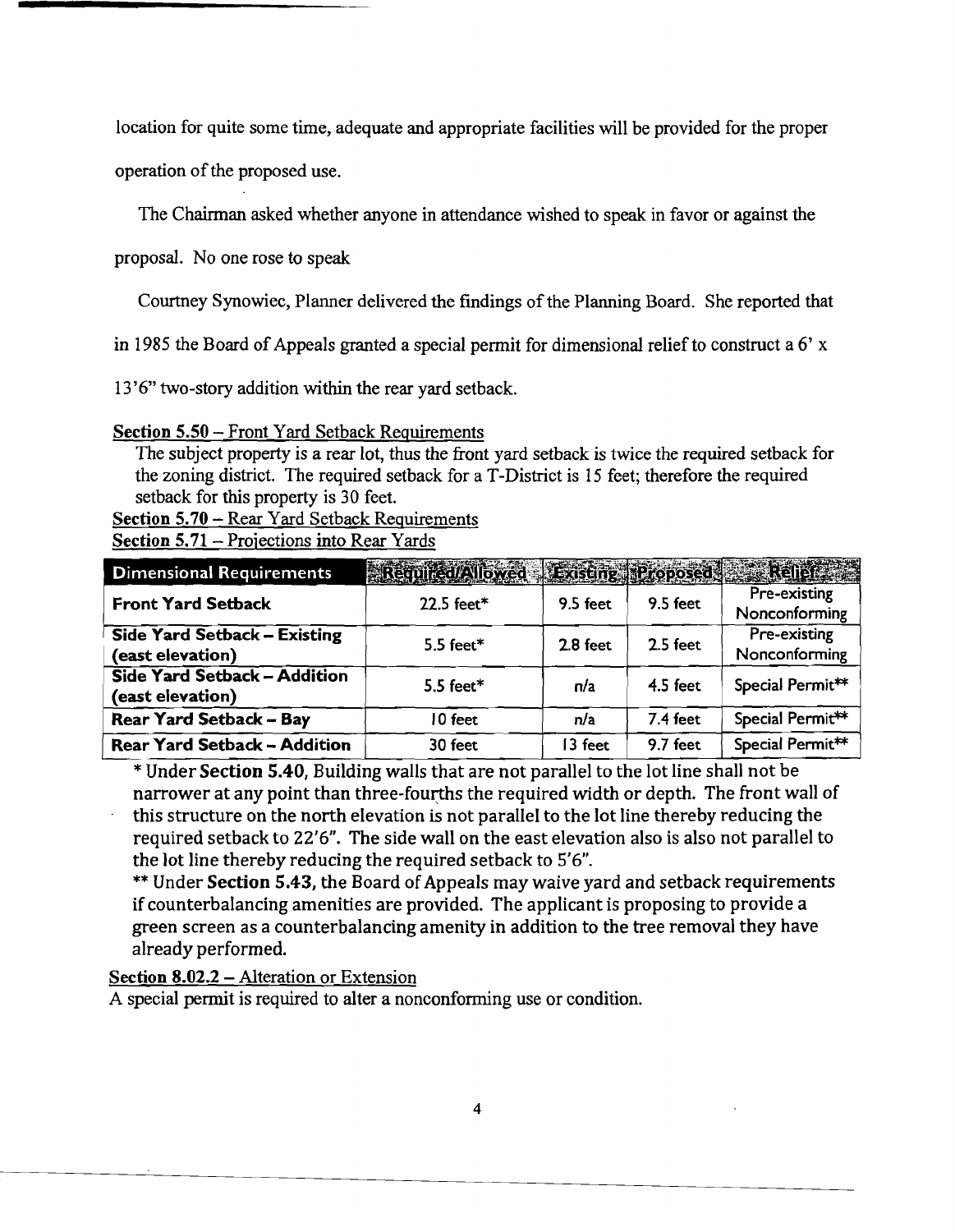Ms. Synowiec reported that the Planning Board was supportive of the proposal to construct a two-story addition. The new addition is modest in size and should substantially increase the functionality of this home while not extending substantially further into the rear yard than the existing addition and deck. The Planning Board suggested the applicant could wrap the steel colwnns that support the addition in wood or brick to give them a more substantial appearance should he desire to do so, but did not feel it was an absolute necessity as the columns are not visible from neighboring properties. Finally, the Planning Board found the proposed "green screen" to be a sufficient counterbalancing amenity. Therefore, the Planning Board recommends approval of the plans by Hamlin & Co. Inc., dated  $10/21/10$ , subject to the following conditions:

- 1. Prior to the issuance of a building permit, the applicant shall submit final plans and elevations subject to the review and approval of the Assistant Director of Regulatory Planning.
- 2. Prior to the issuance of a building permit, the applicant shall submit a final landscape plan indicating all counterbalancing amenities subject to the review and approval of the Assistant Director of Regulatory Planning.
- 3. Prior to the issuance of a building permit, the applicant shall submit to the Building Commissioner for review and approval for conformance to the Board of Appeals decision: 1) a final site plan stamped and signed by a registered engineer or land surveyor; 2) final building elevations stamped and signed by a registered architect; and 3) evidence that the Board of Appeals decision has been recorded at the Registry of Deeds.

The Chairman then called upon Michael Shepard, Building Commissioner, to deliver the comments of the Building Department. Mr. Shepard stated that the home and the neighborhood in general were well kept and conducive to a family atmosphere. He said that since it was a rear lot determining relief that was necessary was rather complicated. He said that the Building Department is comfortable with the relief required as well as the recommended conditions of the Planning Board. Mr. Shepard also stated that he agreed with the Planning Board regarding the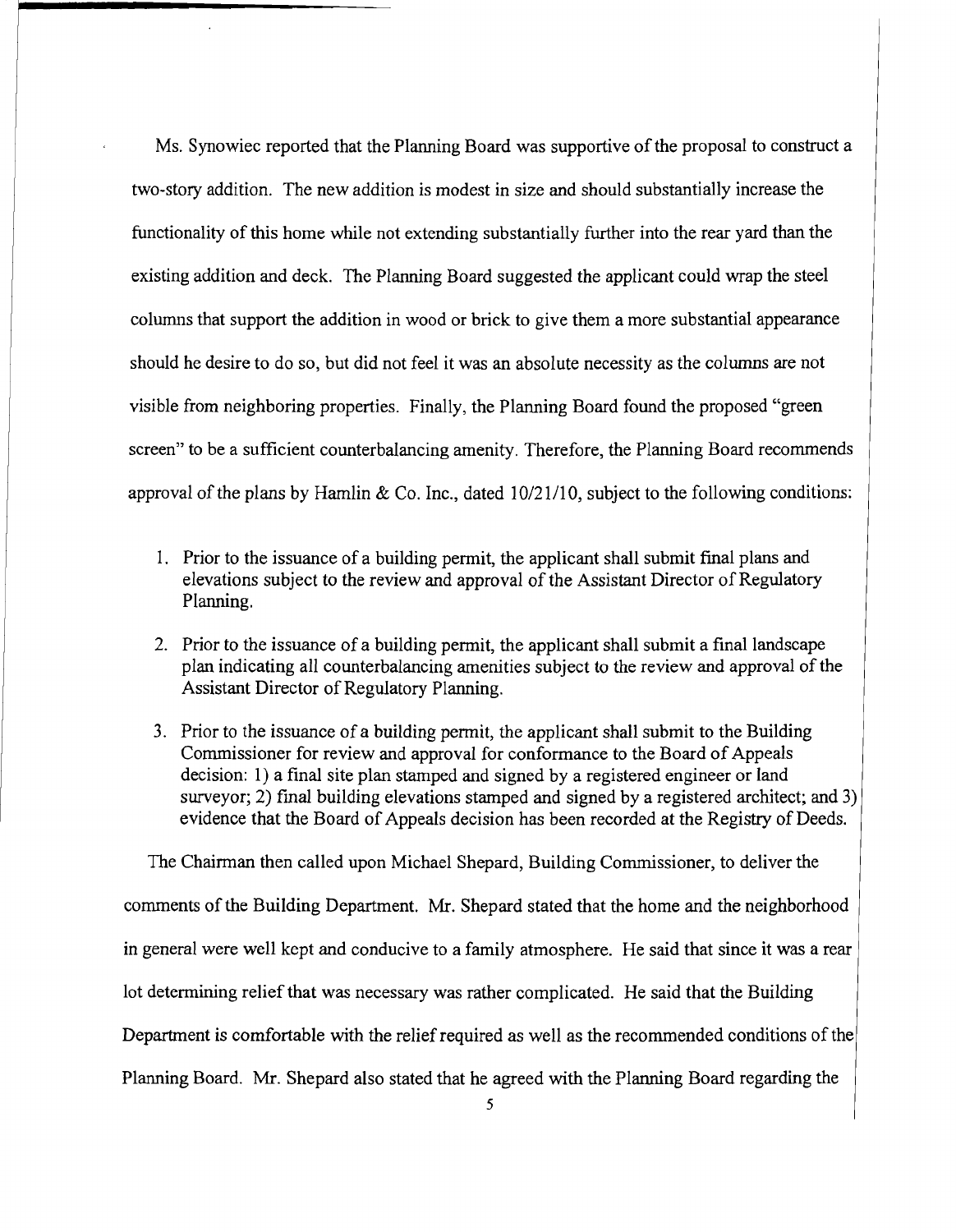columns and opined that additions of this size should be "grounded" to the earth to avoid the appearance of "floating" in air.

During deliberations, Board Member Book inquired as to whether Mr. Lipsitt had spoken to his neighbors about the proposal. Mr. Lipsitt responded that he had and they all seemed in favor of the addition. He noted that the file contained letters of support. Mr. Book also inquired as to the usefulness of the backyard, post construction. Mr. Geller inquired about the proposed counterbalancing amenity under Section 5.43 of the Zoning By-Law. Mr. Lipsitt responded that he intended to plant arborvitae or small firs to provide the "green screen" mentioned in the Planning Board report. Board Member Hussey also expressed concern relative to the small back yard but noted that in this district the addition could be even larger. Mr. Hussey noted that a cross section ofthe lot and homes below on White Place might have made understanding the spatial relationships easier. Chairman Geller noted that since there seemed to be no neighborhood opposition to the proposal that it appears to represent no adverse impact to the neighbors.

The Board, having deliberated on this matter and having considered the foregoing testimony, concludes that all the requested relief could be granted by special permit. The Board found that that the petitioner has satisfied the requirements necessary for relief under **Sections 5.43, 8.02.2,**  and **9.05** of the Zoning By~Law and made the following specific findings pursuant to **Section 9.05** of the Zoning By-Law:

- a. The specific site is an appropriate location for such a use, structure, or condition.
- b. The use as developed will not adversely affect the neighborhood.
- c. There will be no nuisance or serious hazard to vehicles or pedestrians.

6